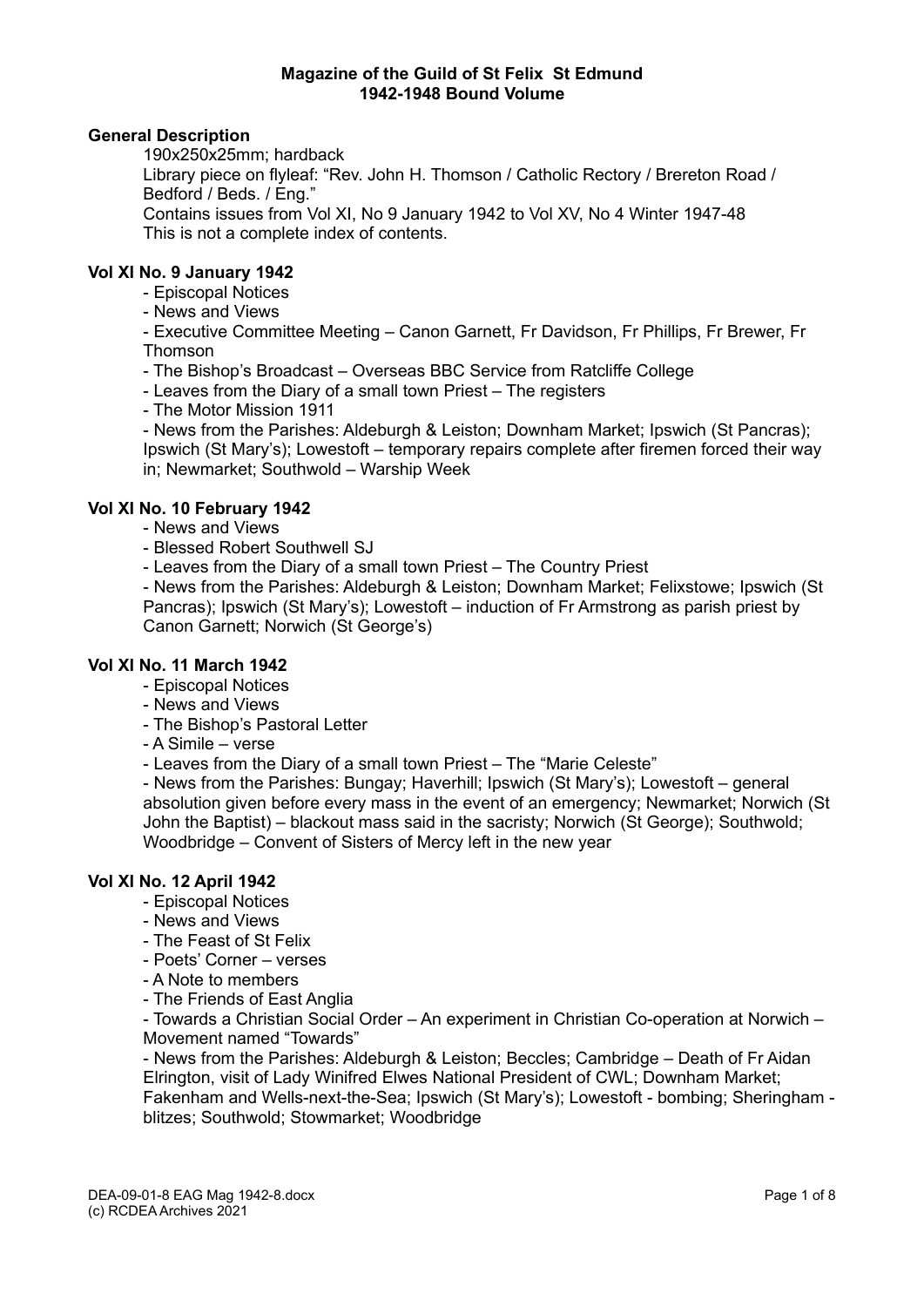### **Vol XII No. 1 May 1942**

- Episcopal Notices

- News and Views – Fr Davidson now Canon of Cathedral Chapter and appointed as parish priest of Slough

- The Episcopal Jubilee of Pope Piys XII

- The Cistertians in East Anglia

- Leaves from the Diary of a small town Priest – The Jolly Sailormen

- "Towards a Christian Social Order"

- To [Matthew] Arnold

- News from the Parishes: Bury St Edmunds; Fakenham and Wells-next-the-Sea; Haverhill; Ipswich (St Pancras); Lowestoft; Newmarket; Norwich (St John the Baptist); Norwich St George's Fishergate); North Walsham; Stowmarket; Southwold; Stowmarket; Sudbury (Suffolk); Woodbridge

# **Vol XII No. 2 June 1942**

- Episcopal Notices
- News and Views bombing of Norwich and damage to St John the Baptist
- East Anglian Province No,. 27 of the Knights of St Columba
- Leaves from the Diary of a small town Priest The Fragrant Weed
- Our prize competition
- From Dante: Il Paradiso Canto XXXIII

- News from the Parishes: Beccles; Bungay; Felixstowe; Ipswich (St Pancras); Ipswich (St Mary's); Lowestoft; Stowmarket; Southwold; Stowmarket; Woodbridge

### **Vol XII No. 3 July 1942**

- Episcopal Notices
- News and Views Joint Declaration
- The General Committee meeting
- Guild of St Felix and St Edmund Financial Statement May 1941-2
- The Canon Mason Memorial
- Our prize Competition
- Towards a Christian Social Order
- Knights of St Columba Council 287, Cambridge
- News from the Parishes: Aldeburgh and Leiston; Cambridge; Downham Market;

Fakenham & Wells-next-the-Sea; Felixstowe; Haverhill; Ipswich (St Pancras); Ipswich (St Mary's); Lowestoft; Newmarket; Norwich (St George's); Slough; Walsingham; Woodbridge

### **Vol XII No. 4 August 1942**

- Episcopal Notices

- News and Views – census ordered by Bishop Walsh in 1828, Vatican enabled contact with PoWs in Far east

- East Anglian Province No. 27 of the Knights of St Columba

- Our Prize Competition for August
- Looking Back
- Leaves from the Diary of a small town Priest

- News from the Parishes: Aldeburgh and Leiston; Beccles; Bungay; Felixstowe; Ipswich (St Mary's); Newmarket; Southwold; Sudbury (Suffolk); Woodbridge

### **Vol XII No. 5 September 1942**

- Episcopal Notices appointments
- News and Views Death of Father Joseph Mayne
- Looking Backwards Part II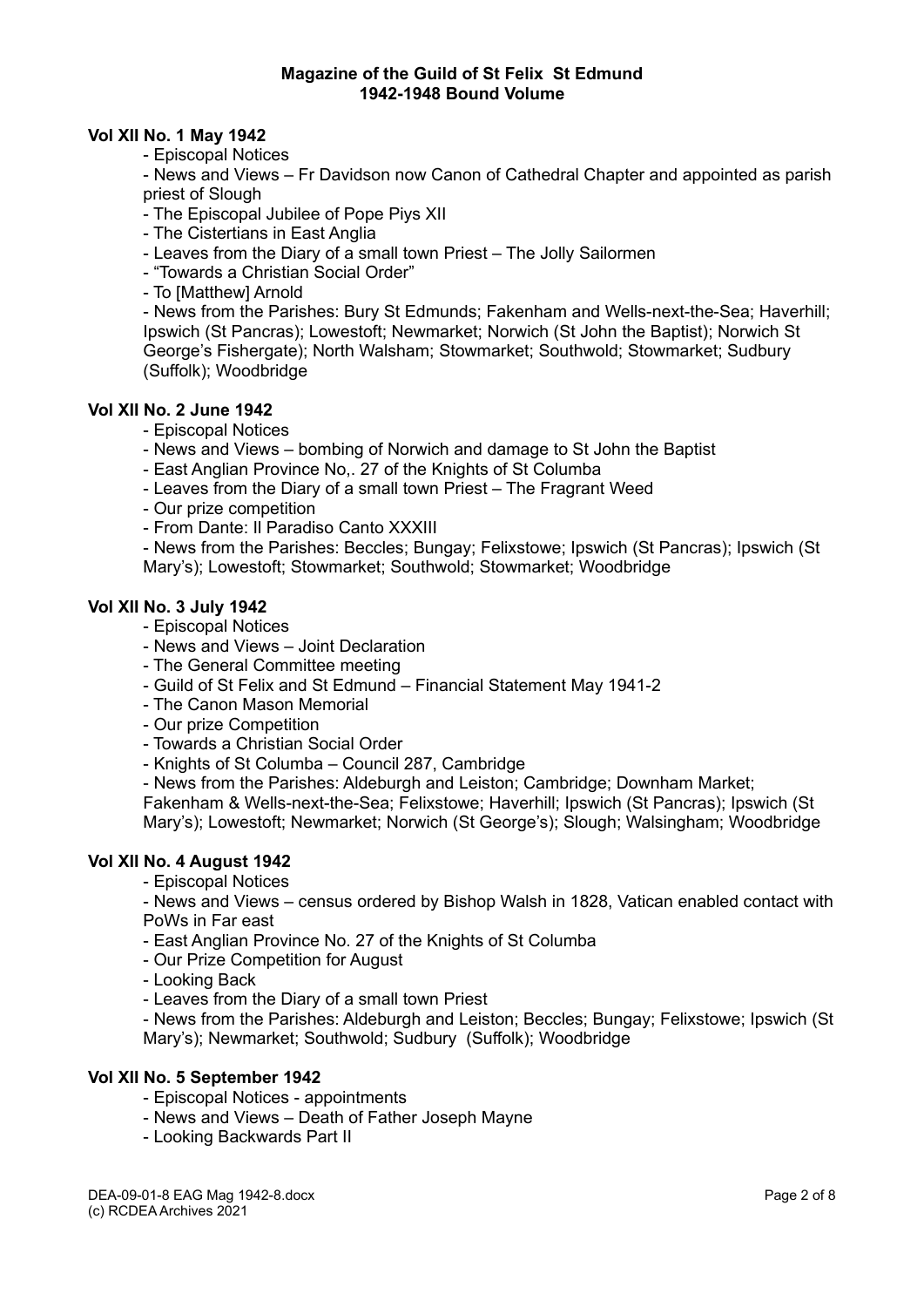- Sudbury, August  $16<sup>th</sup>$ , 1942

- Leaves from the Diary of a small town Priest – Home thoughts from "Furrin Parts"

- Our Prize Competition

- Towards a Christian Social Order – Fr G A Fressanges thanked Dr Laws

- News from the Parishes: Cambridge; Ely; Fakenham & Wells-next-the-Sea; Haverhill;

Ipswich (St Pancras) – Picture of Our Lady Queen of Poland; Ipswich (St Mary's);

Lowestoft; Norwich (St John the Baptist) - £6,200 to repair and replace the windows, cracks in vaulting; Norwich (St George's) – First Communion Sunday (2 August 1942) held despite bomb damage; Slough

# **Vol XII No. 6 October 1942**

- Episcopal Engagements

- News and Views Fr Arrowsmith illness
- Mgr Canon Harold S Squirrell biography
- Looking Backwards (III)
- Canon Hugh Parker biography
- Leaves from the Diary of a small town Priest Thoughts on Hats
- Prize Competition for October
- News from the Parishes: Aldeburgh and Leiston death of Andree Giuseppi; Hunstanton;
- Lowestoft; Newmarket; Oxborough; Slough; Southwold; Woodbridge

# **Vol XII No. 7 November 1942**

- Episcopal Notices
- News and Views
- Looking Backwards IV
- East Anglian Youth and Catholic Action
- Our Diocesan Churches 1. North Walsham
- Our Prize Competition
- Towards

- News from the Parishes: Ipswich (St Mary's); Norwich (St John's); Norwich (St George's); Lowestoft; Newmarket; Slough; Southwold; Sudbury

### **Vol XII No. 8 December 1942**

- Episcopal Notices
- News and Views
- The Advent Pastoral Letter
- A New Catholic Youth Club (Ipswich)
- Our Diocesan Churches 2. Sudbury, Suffolk
- Leaves from the Diary of a small town Priest The small town Parliament
- Our Prize Competition

- News from the Parishes: Beccles; Felixstowe; Haverhill and Kirtling; Hunstanton; Ipswich (St Mary's); Norwich (St John's); Newmarket; Slough; Southwold; Woodbridge

### **Vol XII No. 9 January 1943**

- News and Views
- Scole, A New East Anglian Mass Centre
- Our Diocesan Churches 3. Kesgrave, Suffolk
- Roman Notes The Christmas Season
- Our Prize Competition
- Correspondence

- News from the Parishes: Aldeburgh; Fakenham and Wells-next-the-Sea; Beccles; Ipswich (St Mary's); Slough; Southwold; Woodbridge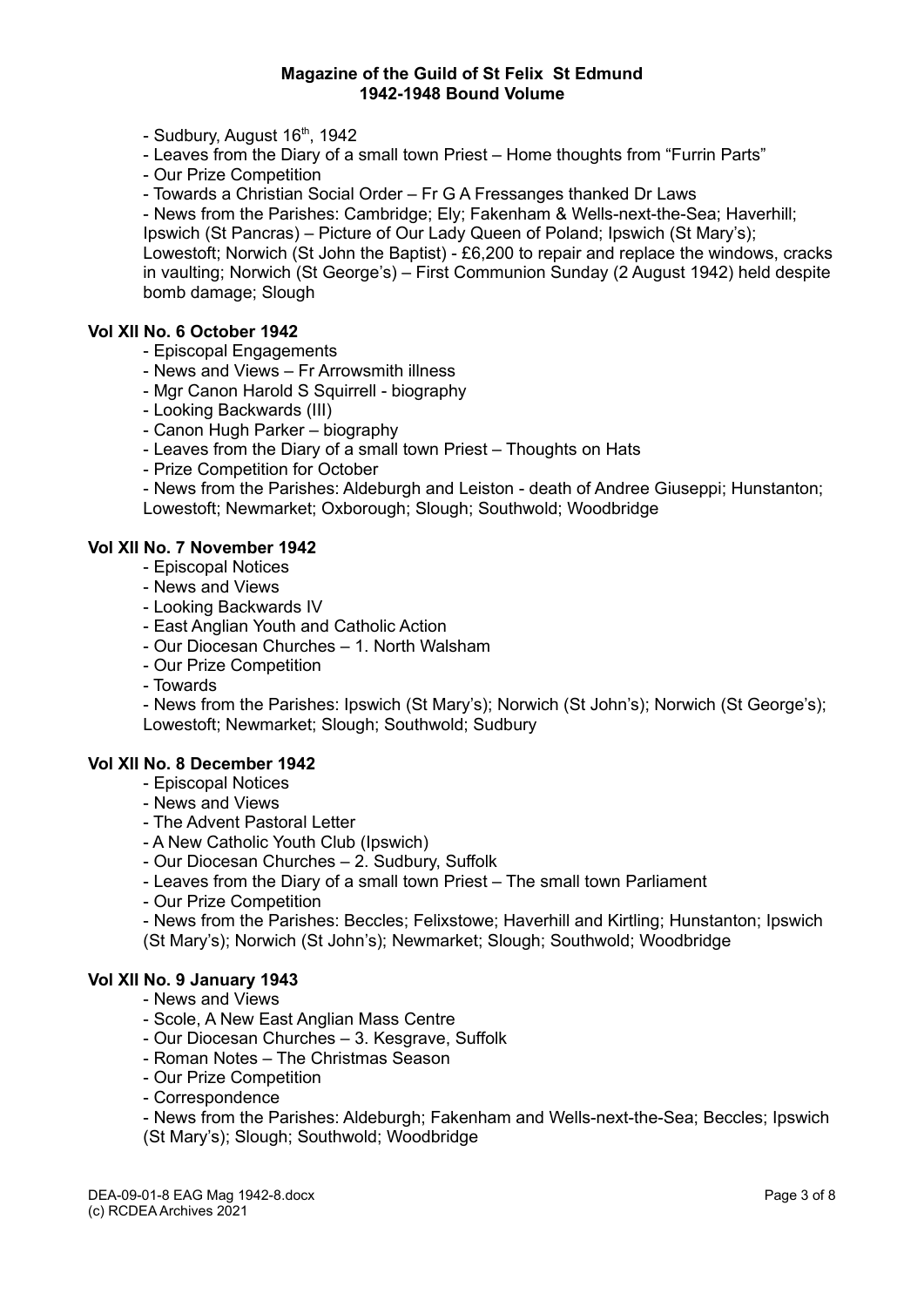### **Vol XII No. 10 February 1943**

- News and Views
- Monsignor Tonks obituary
- Walsingham in Wartime
- Leaves from the Diary of a small town Priest Murder in Small-Town
- Our Diocesan Churches 4. Aldeburgh and Leiston
- Prize competition for February

- News from the Parishes: Aldeburgh and Leiston; Brantham; Ipswich (St Pancras); Ipswich (St Mary's); Lowestoft; Newmarket; Norwich (St George's); Oxburgh; Southwold; Sudbury

### **Vol XII No. 11 April 1943**

- Clerical Appointments
- News and views Cardinal Hinsley obituary
- Our Competition
- Our Diocesan Churches 5. Fakenham and Wells-next-the-Sea
- Catholic Life in Suffolk Sixty Years Ago
- "Trust I Him" verse
- Silver Jubilee of Fr Wallace Clare

- News from the Parishes: Aldeburgh and Leiston; Beccles; Ipswich (St Mary's); Lowestoft; Newmarket; Slough; Southwold

[**Vol XIII No. 1** – NB this appears not to have been included in this volume; the next edition has two mentions of the magazine being restricted and by implication not printed]

### **Vol XIII No. 2 Summer Quarter [1943]**

- News and views Italian prisoners
- The Small-Town Priest Thoughts on London
- Our Diocesan Churches 6. Lowestoft
- Our Prize Competition

- News from the Parishes: Aldeburgh and Leiston; Brantham and Holbrook; Bury St Edmunds; Fakenham; Ipswich (St Mary's); Ipswich (St Pancras); Lowestoft; Newmarket; Norwich (St George) – Mass centre at Plumstead Road; Oxburgh – Mass centre at Stoke Ferry; Southwold; Slough; Sudbury; Woodbridge

### **Vol XIII No. 3 Autumn Quarter [1943]**

- Appointments
- Catholic Education with respect to a Government "White Paper"
- Our Diocesan Churches 7. Woodbridge, Suffolk
- News and Views
- The general meetings
- Important Notice to Members
- News from the Parishes: Beccles; Cambridge; Lowestoft; Ipswich; Brantham; North Walsham; Aylsham; Norwich (St John's); Norwich (St George's); March; Sudbury; Slough

### **Vol XIII No. 4 Winter Quarter [1943-4]**

- Appointments
- Father Hughes of Lynford obituary
- The Shrine of Our Lady of Ipswich by Fr Wallace Clare
- News and Views Post-war plans for Catholic East Anglia
- Our Diocesan Churches 8. St Mary's, Woodbridge Road, Ipswich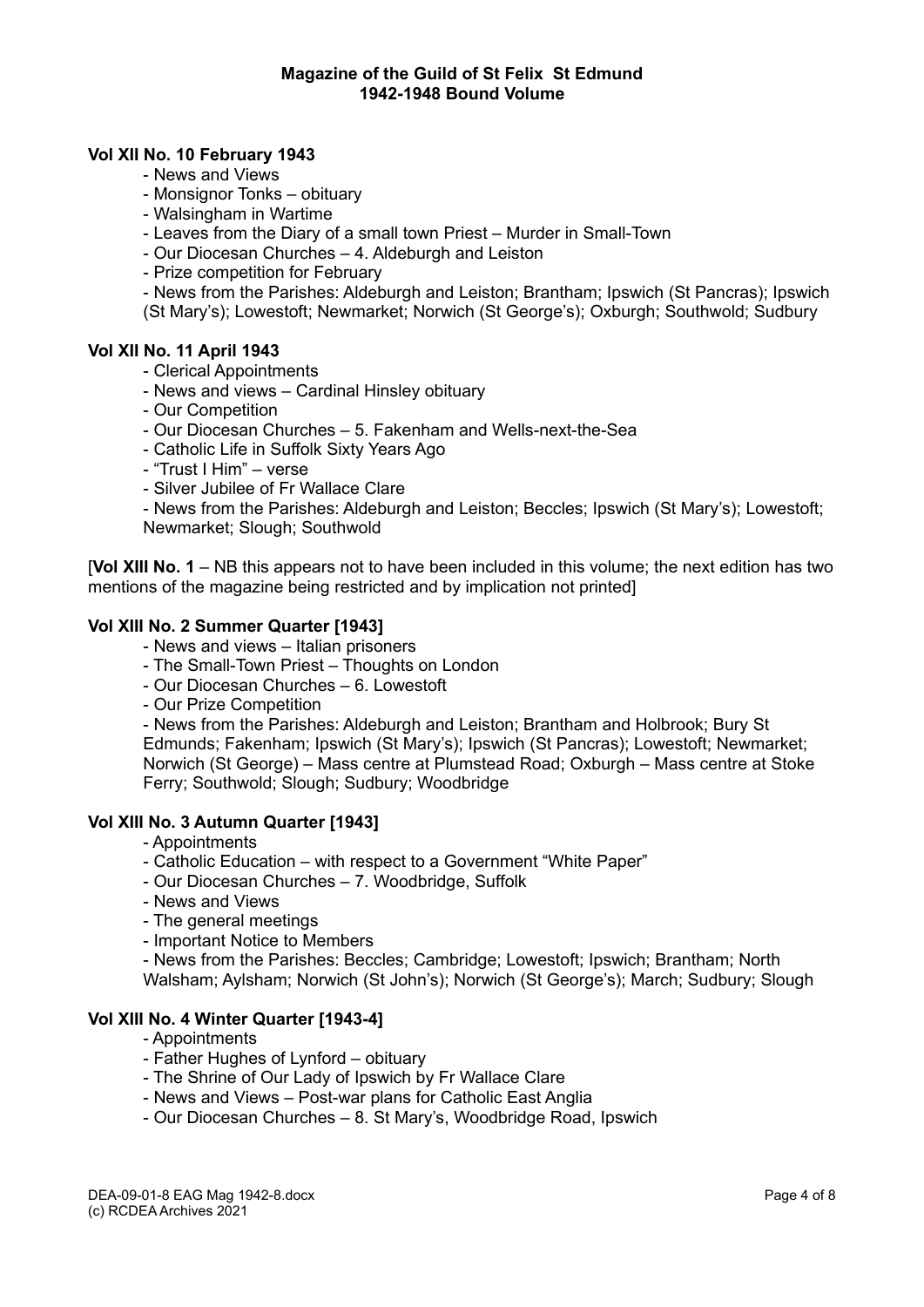- News from the Parishes: Aldeburgh; Brantham; Bury St Edmunds; Cambridge; Fakenham; Felixstowe; Holbrook; Lowestoft – war damage; Norwich (St John's); Norwich (St George's); Sheringham; Sudbury; Woodbridge - Book review

# **Vol XIII No. 5 Spring Quarter [1944]**

- Appointments
- News and Views Death of Fr George Fressanges
- Fr George Fressanges Obituary
- Post-war planning The future of East Anglia
- Our Diocesan Churches 9. St Edmund, King and Martyr, Bungay
- Meeting of priests interested in Youth Work
- Our Lady of Ipswich and the Nettuno Legend

- News from the Parishes: Beccles; Bungay; Cambridge; Ipswich (St Pancras); Ipswich (St Mary's); Norwich (St George's); Lowestoft; Sudbury; Bury St Edmunds

### **Vol XIII No. 6 Summer Quarter [1944]**

- News and Views – Fr Fressanges, permanent High Altar by subscription in memory

- The Samm-Town Priest The Baker
- Our Diocesan Churches 10. Brantham, Suffolk
- Catholicism in East Anglia a Century ago

- News from the Parishes: Aldeburgh and Leiston; Aylsham; Beccles; Cambridge; Fakenham and Wells; Felixstowe – Canon Garnett, hobby artist; Ipswich (St Mary's); Ipswich (St Pancras); Lowestoft; Newmarket; North Walsham; Slough; Walsingham; **Woodbridge** 

# **Vol XIII No. 7 Autumn Quarter [1944]**

- News and Views Poland, Army Chaplains
- A Note on Edward Fitzgerald by Rev Rope
- Our Diocesan Churches 11. Stowmarket, Suffolk
- The Balance Sheet

- News from the Parishes: Bury St Edmunds; Ipswich (St Mary's); Leiston; Lowestoft; March; Norwich (St George's); Southwold; Woodbridge

### **Vol XIII No. 8 Winter Quarter [1944]**

- News and Views 1944 (several short items on the war), Babies Home
- Our Diocesan Churches 12. Southwold
- KoC Jubilee
- A Note on Edward Fitzgerald by Rev Rope
- East Anglian Scrapbook

- News from the Parishes: Brantham and Holbrook; Cambridge; Fakenham; Haverhill; Ipswich (St Mary's); Norwich Woodbridge

# **Vol XIII No. 9 Spring Quarter [1945]**

- News and Views Babies Home, Mr Austin Cook Smith of Earsham
- The Northampton Diocesan Child Protection and Welfare Society
- Fr Cyprian Alsion OSB
- Our Diocesan Churches 13. Costessey (Hall Chapel) , Norfolk
- Correspondence [letter in dialect]
- The Bishop's Pastoral, Lent 1945
- AGM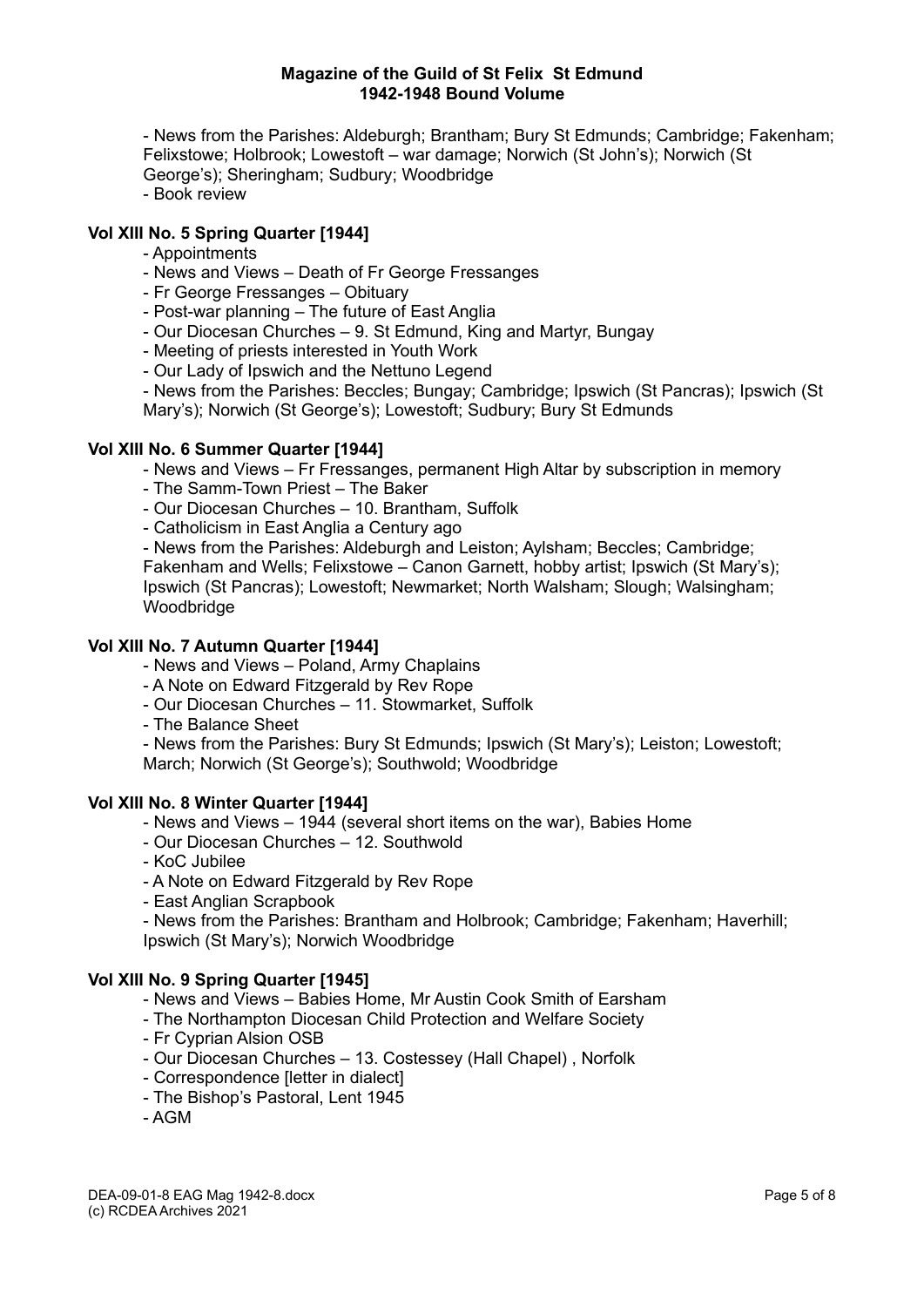- News from the Parishes: Bury St Edmunds; Ipswich (St Pancras); Ipswich (St Mary's); Lowestoft; March; Norwich; Sudbury; Slough; Walsingham; Woodbridge

### **Vol XIII No. 10 Summer Quarter 1945**

(cover picture: USAAF  $8<sup>th</sup>$  Air Force Pilgrimage to Walsingham)

- News and Views Victory Message from the Bishop, Victory in Europe
- The Pilgrims from the West (USAAF in East Anglia)
- Our Diocesan Churches 13. Costessey (St Walstan's), Norfolk
- The New Catholic Residential Nursery at Sheringham

- Dom Cyprian Alston – obituary

- News from the Parishes: Aldeburgh and Leiston – VE party; Cambridge; Fakenham – USAAF thanksgiving at Walsingham; Norwich (St George's); Sudbury – VE day thanksgiving; Woodbridge – thanksgiving attendance of over 300 officers and servicemen - The Pope on the War and the Peace

# **Vol XIII No. 11 Summer Quarter 1945**

- Clerical changes

- News and Views – Final victory (defeat of Japan), Welcome Home from Far East, Retirement of Canon Garnett, New parish priests, Walsingham

- The Garden Party and Sale of Work at Norwich

- Sudbury and Dunwich Two Pilgrimages
- Our Diocesan Churches 14. Stoke by Nayland and Nayland, Suffolk
- The Youth Movement by Rev V Marsh PhD
- St Mary's Abbey, Leiston verse by Fr Rope, to Fr William Jolly

- News from the Parishes: Brantham and Holbrook; Fakenham – licence for church extension; Ipswich (St Pancras); King's Lynn; Norwich (St John's); Woodbridge

#### **Vol 13 No. 12 Winter 1945-1946**

- The Victory Pastoral Letter

- News and Views

- Provost Peacock, Ipswich 1921-1946 article in his Jubilee year
- The Feast of St Edmund 1945
- The Small-Town Priest The RAF in East Anglia
- Our Diocesan Churches [15.] St Pancras, Ipswich
- At Leiston, Suffolk verse by Fr Rope, To PMC
- At Cransford, Suffolk verse by Fr Rope

- News from the Parishes: Aldeburgh – pot war exodus of PoWs, Servicemen, civilians; Brantham and Holbrook; Fakenham – church extension; Ipswich (St Mary's); Ipswich CWL; Ipswich (St Pancras) - obituary of Pilot-Officer J Van Der Heijden; Norwich (St George's); Southwold; Woodbridge

#### **Vol 14 No. 1 Spring 1946**

- Clerical appointments
- News and Views new Cardinal, Notre Dame Sisters from Scole Lodge leave
- The new Vicar General Canon Joseph McShee
- A Travelling Mission an East Anglian Viewpoint
- A Hidden Shrine or Coldham Cottage A reminiscence by WE Last
- Our Diocesan Churches 17. Felixstowe
- The Lenten Pastoral

- News from the Parishes: Fakenham and Wells; Ipswich (St Mary's); Leiston – foundation mass for 86 US airmen; Lowestoft – church damage but not gone despite 26 bombs in the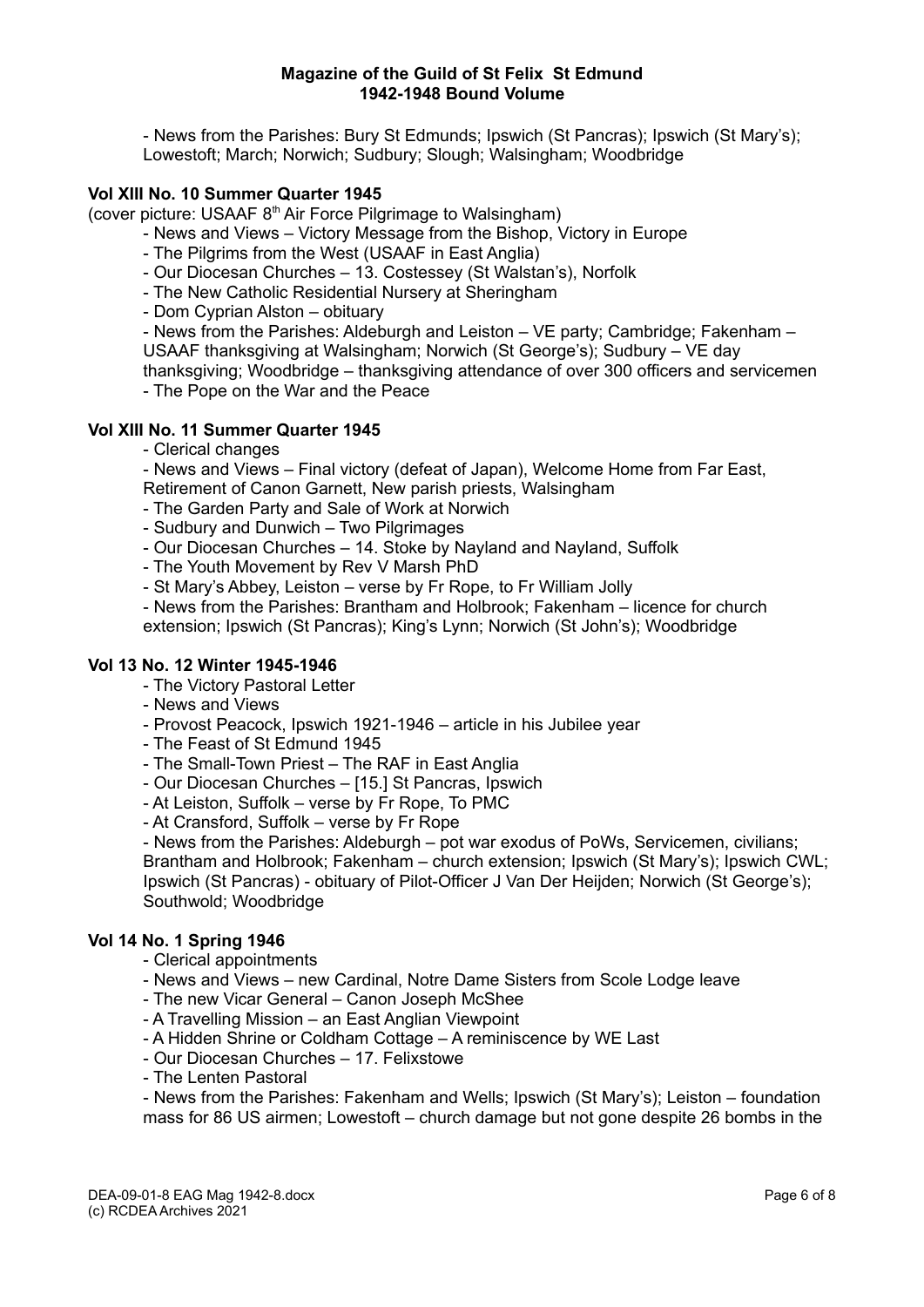area; Newmarket; Norwich (St John's); Sheringham; Stowmarket – good bye to the Americans and the Italians; Sudbury - RAF Honour Guard

# **Vol 14 No. 2 Summer 1946**

- News and Views – Walsingham pilgrimage

- Our Diocesan Churches 18. Our Lady Immaculate and St Joseph's, Coldham Cottage
- Edward Fitzgerald's Catholic Brother by Fr Rope

- News from the Parishes: Cambridge; Hunstanton; Ipswich (St Mary's); Ipswich (St Joseph's); Ipswich (St Pancras); Norwich (St John's) – sound system installed; Sheringham; Sudbury; Woodbridge

### **Vol 14 No. 3 Autumn 1946**

- Clerical appointments
- News and Views Bishops visit to France
- Monsignor Marshall's Retirement
- The Diocesan Pilgrimage to Walsingham
- In Memoriam EDR verse by Fr Rope
- Dunwich September 1<sup>st</sup> 1946
- A Sermon Preached at the Dunwich Pilgrimage, 1946, Canon Davidson
- Our Lady of Sudbury

- News from the Parishes: Bratham and Holbrook; Ely; Ipswich (St Mary's); Lowestoft; Norwich (St George's) – German PoWs march to Norwich for Mass; Norwich (St John's); Sheringham – PoWs to Mass; Southwold; Swaffham – Fr Flanagan obituary; Woodbridge – Garden fete at Melton Hall

#### **Vol XIV No. 4 Winter 1946-7**

#### - Clerical appointments

- News and Views – The Year on the Diocese, the Year in East Anglia, One Lord One Faith (inviting PoWs to your homes), Farmer's Year in East Anglia, Foreign Travel

- Our Diocesan Churches 19. Beccles, Suffolk
- St Edmund's Day at Bury St Edmunds, 1946
- Poet's Corner
- The Bishop's Pastoral

- The Late Monsignor Bernard Canon Marshal MC MA (1878-1946) RIP – obituary

- The New Religious Houses in Suffolk

- News from the Parishes: Aldeburgh – Whist drive; Bratham and Holbrook- Benedictine nuns not returning to East Bergholt Abbey, Friars Minor from Forest Gate to occupy it; Fakenham and Wells; Ipswich (St Mary's); Ipswich (St Pancra); Newmarket; Sheringham – CWL branch formed, PoW transport; Southwold; Swaffham; Woodbridge

### **Vol XV No. 1 Spring Quarter 1947**

- News and Views – The great snowfall of 1947, the East Anglian Farmers' year, the Pole sin East Anglia, Frank Loads of North Walsham obituary, Reginald Bull of Norwich obituary

- Our Diocesan Churches 20. St George, Fishergate, Norwich
- The New Mass Centre at Hemsby
- The Bishop's Pastoral for Lent 1947
- The Future of the Magazine
- The late Monsignor Marshall The Funeral and Panegyric
- Correspondence
- Book and Periodical Notes
- Meditation